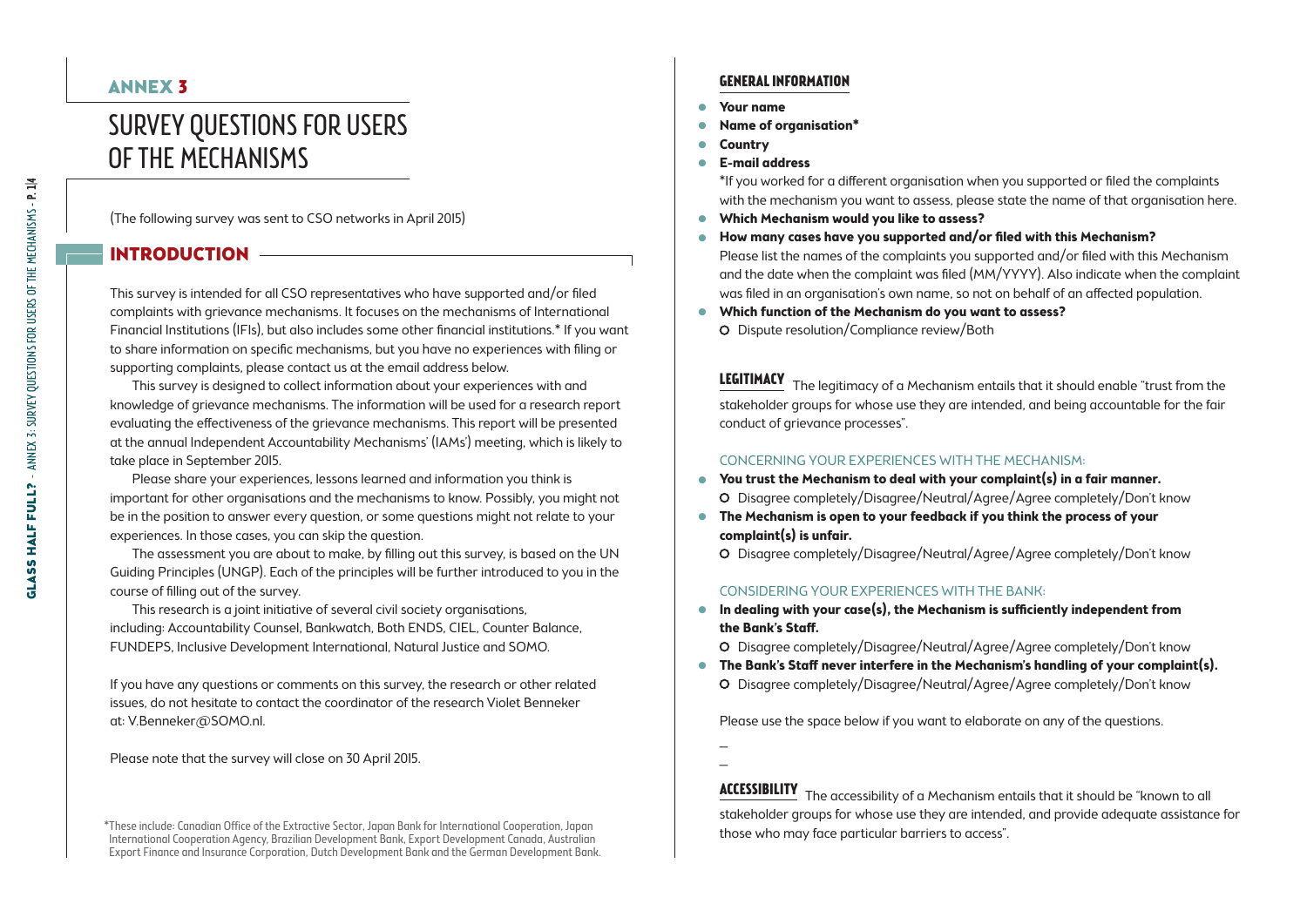#### Considering your experiences with the Mechanism:

- . **The Mechanism's procedures are easy to follow.** Disagree completely/Disagree/Neutral/Agree/Agree completely/Don't know
- . **The Mechanism's criteria for filing a complaint are too burdensome.** Disagree completely/Disagree/Neutral/Agree/Agree completely/Don't know
- . **It is easy for you to contact the Mechanism for questions or advice on your case(s).** Disagree completely/Disagree/Neutral/Agree/Agree completely/Don't know

#### Considering your experiences with the Bank:

. **The Bank's Staff never create obstacles to filing complaints with the Mechanism.** Disagree completely/Disagree/Neutral/Agree/Agree completely/Don't know

Please use the space below if you want to elaborate on any of the questions.

\_ \_

> **PREDICTABILITY** The predictability of a Mechanism entails that it should "provide a clear and known procedure with an indicative time frame for each stage, and clarity on the types of process and outcome available and means of monitoring implementation".

#### Considering your experiences with the Mechanism:

- . **You know what to expect of the Mechanism during your complaint's process.** Disagree completely/Disagree/Neutral/Agree/Agree completely/Don't know
- . **The Mechanism is clear in which outcomes you can expect for your complaint(s).** Disagree completely/Disagree/Neutral/Agree/Agree completely/Don't know
- . **The Mechanism always meets its deadlines.** Disagree completely/Disagree/Neutral/Agree/Agree completely/Don't know

### Considering your experiences with the Bank:

- . **The Bank's Staff always follow the Bank's procedures in responding to the Mechanism.** Disagree completely/Disagree/Neutral/Agree/Agree completely/Don't know**.**
- . **The Bank's Staff always commit to address findings of non-compliance.\*** Disagree completely/Disagree/Neutral/Agree/Agree completely/Don't know \* If you are assessing the dispute resolution function, please fill out 'Don't know'

Please use the space below if you want to elaborate on any of the questions.

\_ \_

**EQUITABILITY** The equitability of the Mechanism entails that it should "seek to ensure that aggrieved parties have reasonable access to sources of information, advice and expertise necessary to engage in a grievance process on fair, informed and respectful terms".

In your case(s), to what extent does the Mechanism support participation in the complaint process (i.e. providing translators, covering travel expenses, etc.)? It never provides resources/It provides insufficient resources/Neutral/It sometimes provides sufficient resources/It always provides sufficient resources/Don't know

- . **To what extent is your role, as the complainants' adviser and/or supporter, respected by the Mechanism?** 
	- O Completely not respected/Not respected/Neutral/Respected/Completely respected/ Don't know
- . **The Mechanism provides you with the same information as the Bank and the company which obtained the loan.**
	- Disagree completely/Disagree/Neutral/Agree/Agree completely/Don't know

Please use the space below if you want to elaborate on any of the questions.

\_ \_

**Transparency** The transparency of a Mechanism entails that it should "keep parties to a grievance informed about its progress, and provide sufficient information about the Mechanism's performance to build confidence in its effectiveness and meet any public interest at stake".

#### Concerning your experiences with the Mechanism:

- . **The Mechanism keeps you informed on the steps it is taking in the process of your complaint(s).**
	- Disagree completely/Disagree/Neutral/Agree/Agree completely/Don't know
- . **When the process of your complaint(s) is different than expected, the Mechanism explain why.**

Disagree completely/Disagree/Neutral/Agree/Agree completely/Don't know

#### To what extent does the Bank's Staff

. **Publish sufficient information on projects, such that you can make use of the Mechanism?**

 Completely insufficient/Insufficient/Neutral/Sufficient/Absolutely sufficient/ Don't know

. **Consult with you or the complainants on the preparation of an action plan?** Completely insufficient/Insufficient/Neutral/Sufficient/Absolutely sufficient/ Don't know

Please use the space below if you want to elaborate on any of the questions.

\_ \_

**GLASS HALF FULL?** - ANNEX 3: SURVEY QUESTIONS FOR USERS OF THE MECHANISMS - P. 2/4 GLASS HALF FULL? - ANNEX 3: Survey Questions for Users of the Mechanisms - p. 2|4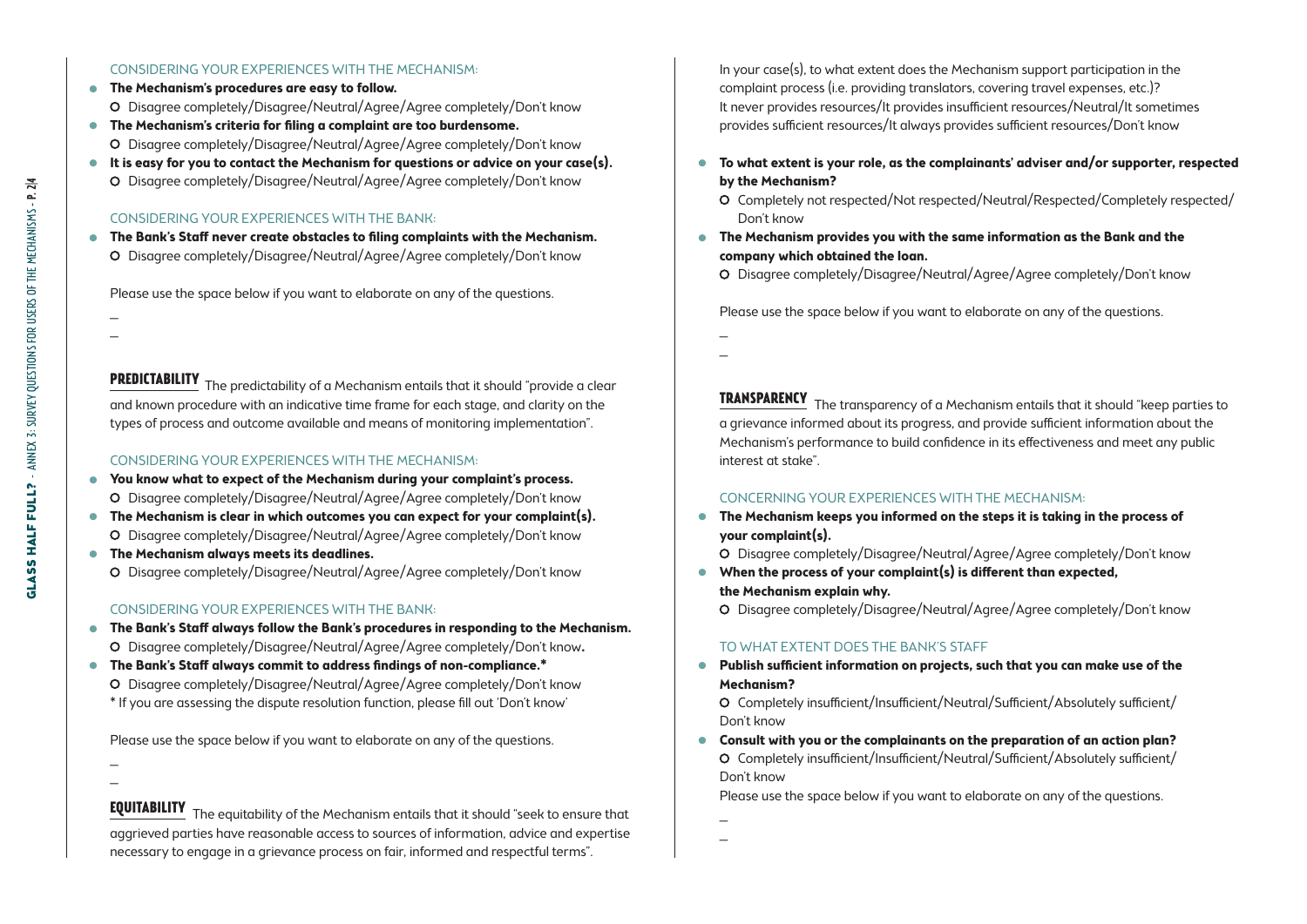# **Rights compatibility** The UN Guiding Principles state that when outcomes and remedies "have implications for human rights, care should be taken to ensure that they are in line with internationally recognized human rights".

The rights-compatibility of outcomes will be judged on a case-by-case basis in a different part of this research project. For this survey, we are specifically interested in the extent to which you believe the complainants were given sufficient remedy.

. **For the cases you have supported or filed, the complainants were given what they deserved.**

O Never/Hardly/Sometimes/Often/Always/Don't know

- . **Please elaborate on why you believe the complainants were not given what they deserved.**
- . **Have you ever feared for acts of retaliation because you supported or filed complaints with this Mechanism?**

Never/Hardly/Sometimes/Often/Always/Don't know

- . **If positive, please elaborate.**
- \_ \_

**LEARNING PROCESS** A Mechanism should be willing to learn, as it is supposed to "draw on relevant measures to identify lessons for improving the Mechanism and preventing future grievances and harms".

### Considering your experiences with the Mechanism:

. **Where needed, the Mechanism improves its practices and/or policies in response to your case(s).**

Disagree completely/Disagree/Neutral/Agree/Agree completely/Don't know

## Considering your experiences with the Bank:

. **The Bank improves its policies and/or practices in response to the Mechanism's compliance investigations of your case(s).\***

Disagree completely/Disagree/Neutral/Agree/Agree completely/Don't know

. **The Bank improves its policies and/or practices in response to the Mechanism's dispute resolution processes of your case(s).\*\***

 Disagree completely/Disagree/Neutral/Agree/Agree completely/Don't know \* If you are assessing only the dispute resolution function, please fill out 'Don't know' \*\* If you are assessing only the compliance review function, please fill out 'Don't know'

- . **Are there regular reviews of the Mechanism?** Yes/No/There are reviews, but not on a regular basis/Don't know
- . **Is there an opportunity for you to provide input on those reviews?**
- Never/Hardly/Sometimes/Often/Always/Don't know

# **Your overall opinion**

- . **On the basis of your experience with supporting or filing complaints with this Mechanism, how would you rate the quality of this Mechanism?** O I very poor to 10 excellent
- . **What is your overall assessment of the usefulness of this Mechanism?**
- \_ \_

# **Cases**

We are also interested in cases that were active or closed between 1 July 2014 and 30 June 2015, for this or any other Mechanism we are researching.

. **Are you, or have you been, involved in such a case?**

Yes/No/Yes, more than one

[Logic applied in questionnaire: Yes = more questions on one case  $/$  No = to end of survey / Yes, more than one = more questions on more cases]

 $\longrightarrow$  YES:

## . **Is it an active case?**

O Active/Closed

. **If closed, why was the case closed?**

 It was declared ineligible/The compliance assessment report was published/An agreement was reached between the parties/Other, please specify

- . **If active, please indicate in which stage of the mechanism's process your complaint currently is.**
- . **Please state the name of the case and the mechanism it was filed with.**
- . **Can we contact you about this case?**

Yes/No

 $\rightarrow$  YES, MORE THAN ONE:

- . **Are these active or closed cases?**
	- Active/Closed/Some active, some closed
- . **Why were the cases closed?**
	- They were declared ineligible/The compliance assessment reports were published/ Agreement was reached between the parties/Other, please specify
- . **Please state the names of the cases and the names of the mechanisms they were filed with.**
- . **Can we contact you about these cases?**
	- Yes/No